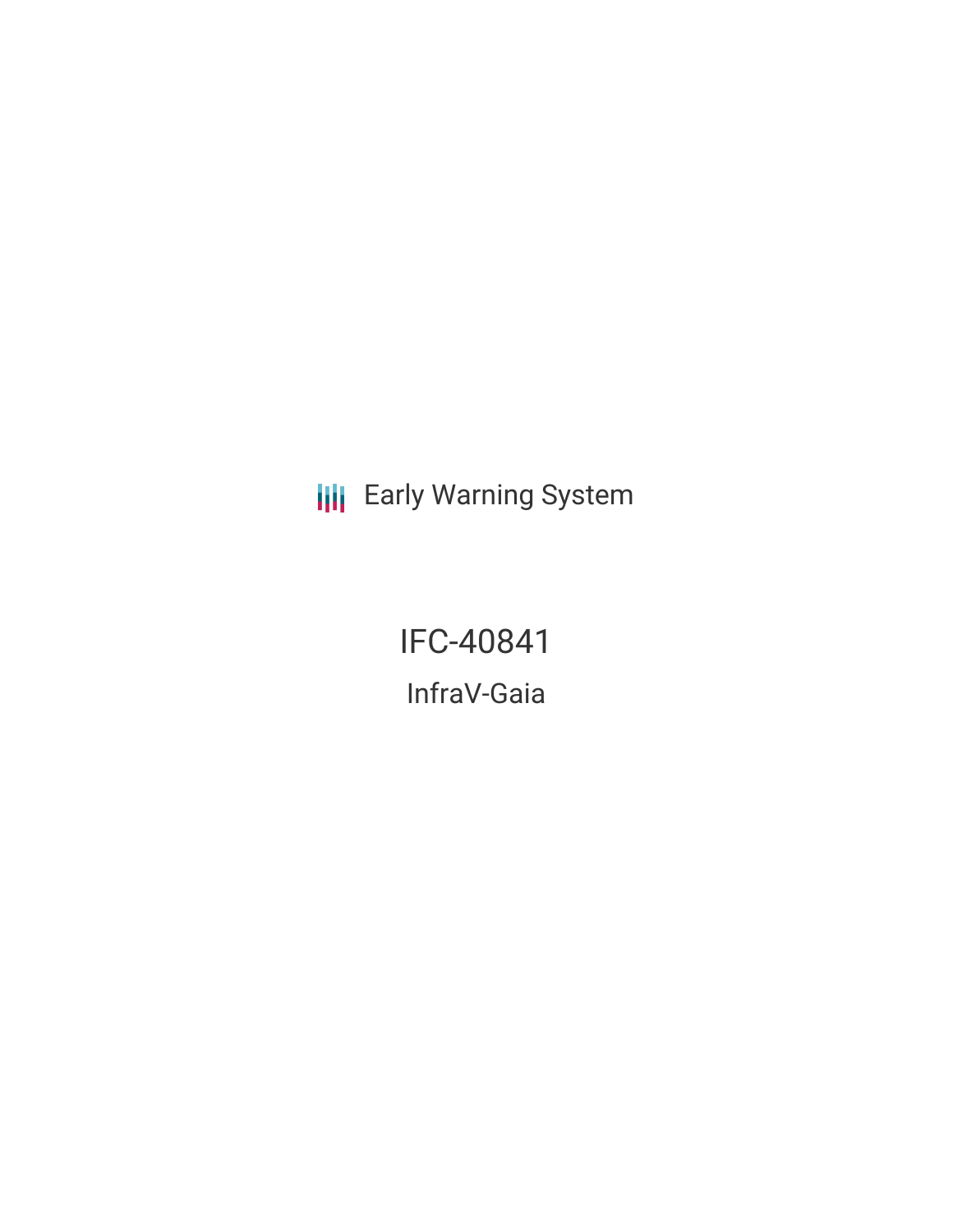## **Quick Facts**

Early Warning System

InfraV-Gaia

| <b>Financial Institutions</b> | International Finance Corporation (IFC)                       |
|-------------------------------|---------------------------------------------------------------|
| <b>Status</b>                 | Proposed                                                      |
| <b>Bank Risk Rating</b>       |                                                               |
| <b>Borrower</b>               | *Borrower information not provided at the time of disclosure* |
| <b>Sectors</b>                | Energy, Infrastructure                                        |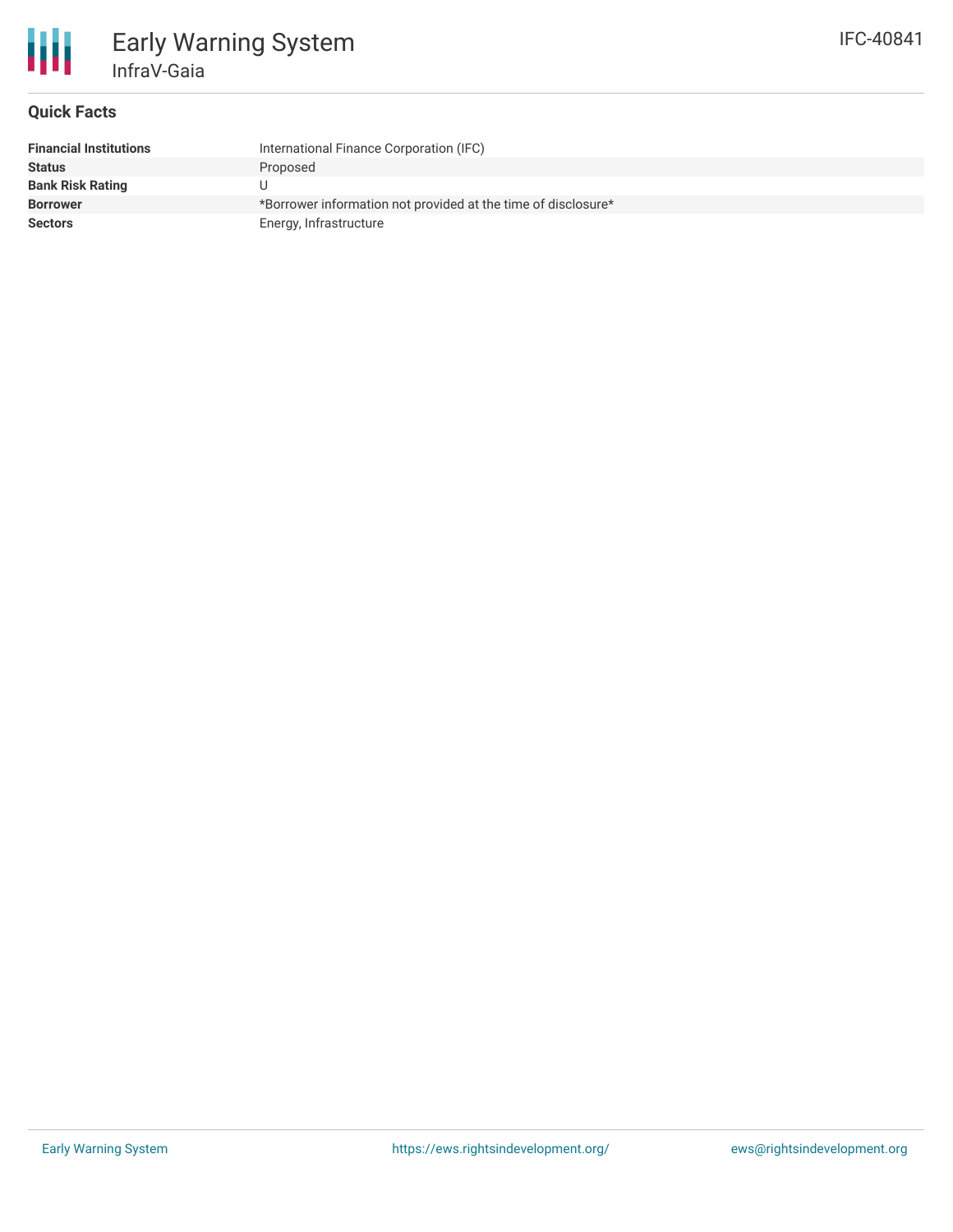# **Project Description**

IFC will provide investment in the form of: (i) US\$ 3 million through its InfraVentures facility and, (ii) up to US\$ 3 million coinvestment in its capacity as implementing entity of the Finland-IFC Blended Finance for Climate Programme, to co-develop with Gaia Energy, a Moroccan renewable energy developer, a joint platform for the development of wind power and other renewable energy projects in Africa. The new joint platform will start with a pipeline of 22 sub-projects in nine countries in North, West and East Africa, representing a pipeline under development of more than 3 gigawatts. Originally developed by Gaia Energy, this pipeline will be progressively enlarged to new countries across the continent.

Key Environmental & Social risks include: land acquisition/resettlement; construction phase occupational health & safety and labor management; land use conversion and associated biodiversity risks; bird/bat collision risk during operations (including cumulative risks); and noise and shadow flicker impacts during operations.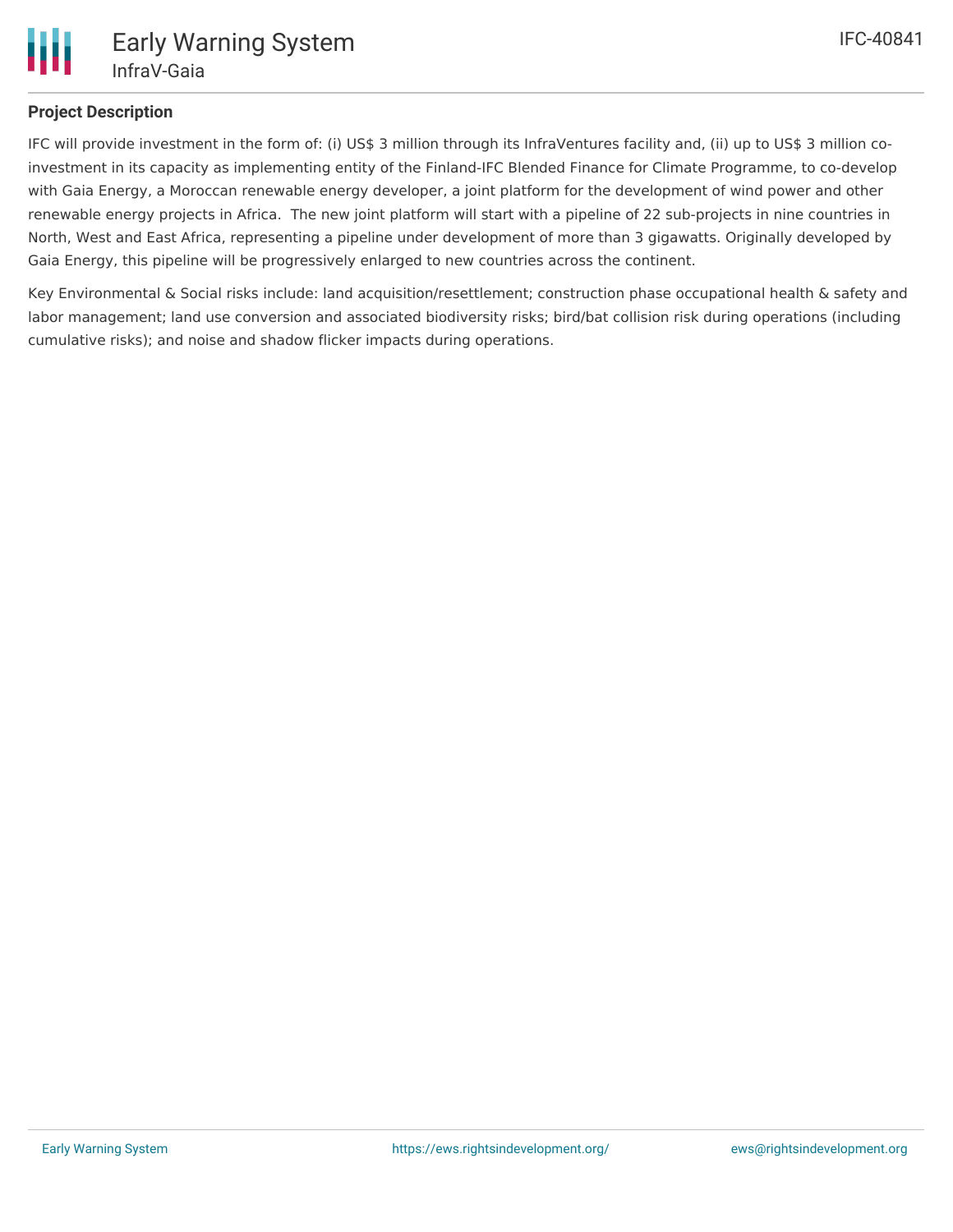### **Investment Description**

• International Finance Corporation (IFC)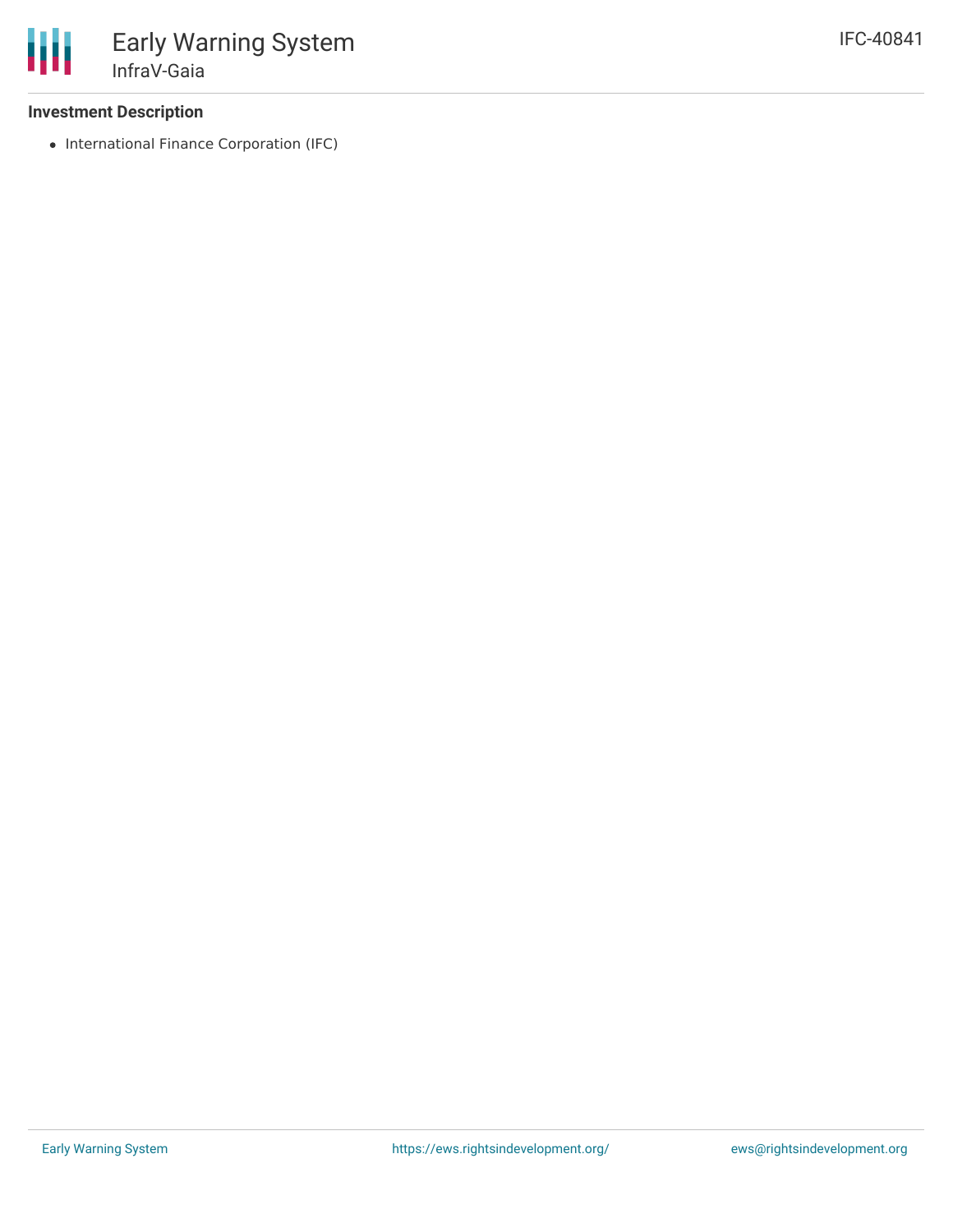

| <b>Private Actor 1</b>   | <b>Private Actor</b><br>Role | <b>Private Actor</b><br>. Sector | <b>Relation</b>          | <b>Private Actor 2</b> | <b>Private Actor</b><br>2 Role | <b>Private Actor</b><br>2 Sector |
|--------------------------|------------------------------|----------------------------------|--------------------------|------------------------|--------------------------------|----------------------------------|
| $\overline{\phantom{0}}$ | $\overline{\phantom{a}}$     |                                  | $\overline{\phantom{0}}$ | Gaia SpA               | Client                         | $\overline{\phantom{0}}$         |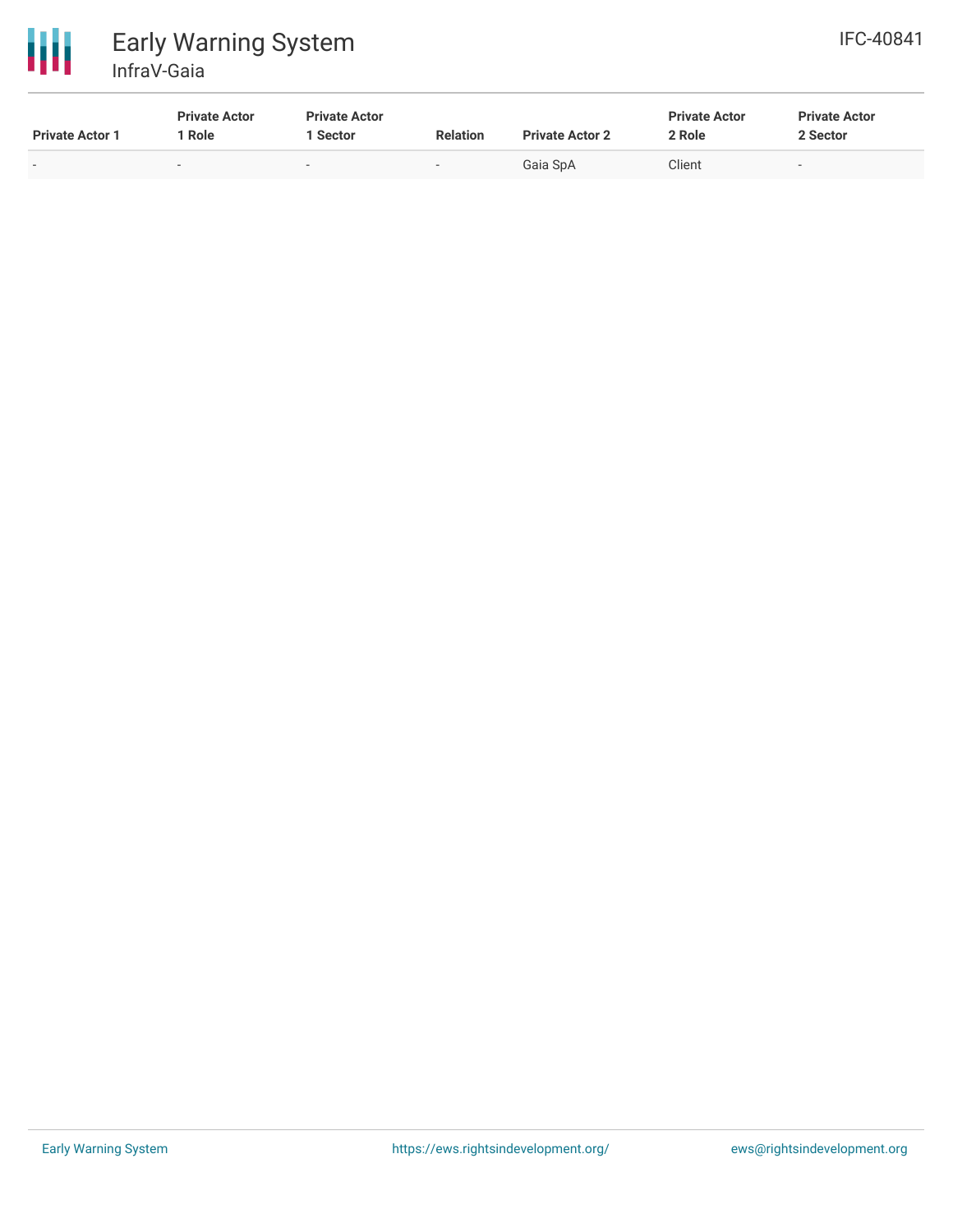## **Contact Information**

\*Contact information not provided at the time of disclosure\*

#### **ACCOUNTABILITY MECHANISM OF IFC**

The Compliance Advisor Ombudsman (CAO) is the independent complaint mechanism and fact-finding body for people who believe they are likely to be, or have been, adversely affected by an IFC or MIGA- financed project. If you submit a complaint to the CAO, they may assist you in resolving a dispute with the company and/or investigate to assess whether the IFC is following its own policies and procedures for preventing harm to people or the environment. If you want to submit a complaint electronically, you can email the CAO at CAO@worldbankgroup.org. You can learn more about the CAO and how to file a complaint at http://www.cao-ombudsman.org/